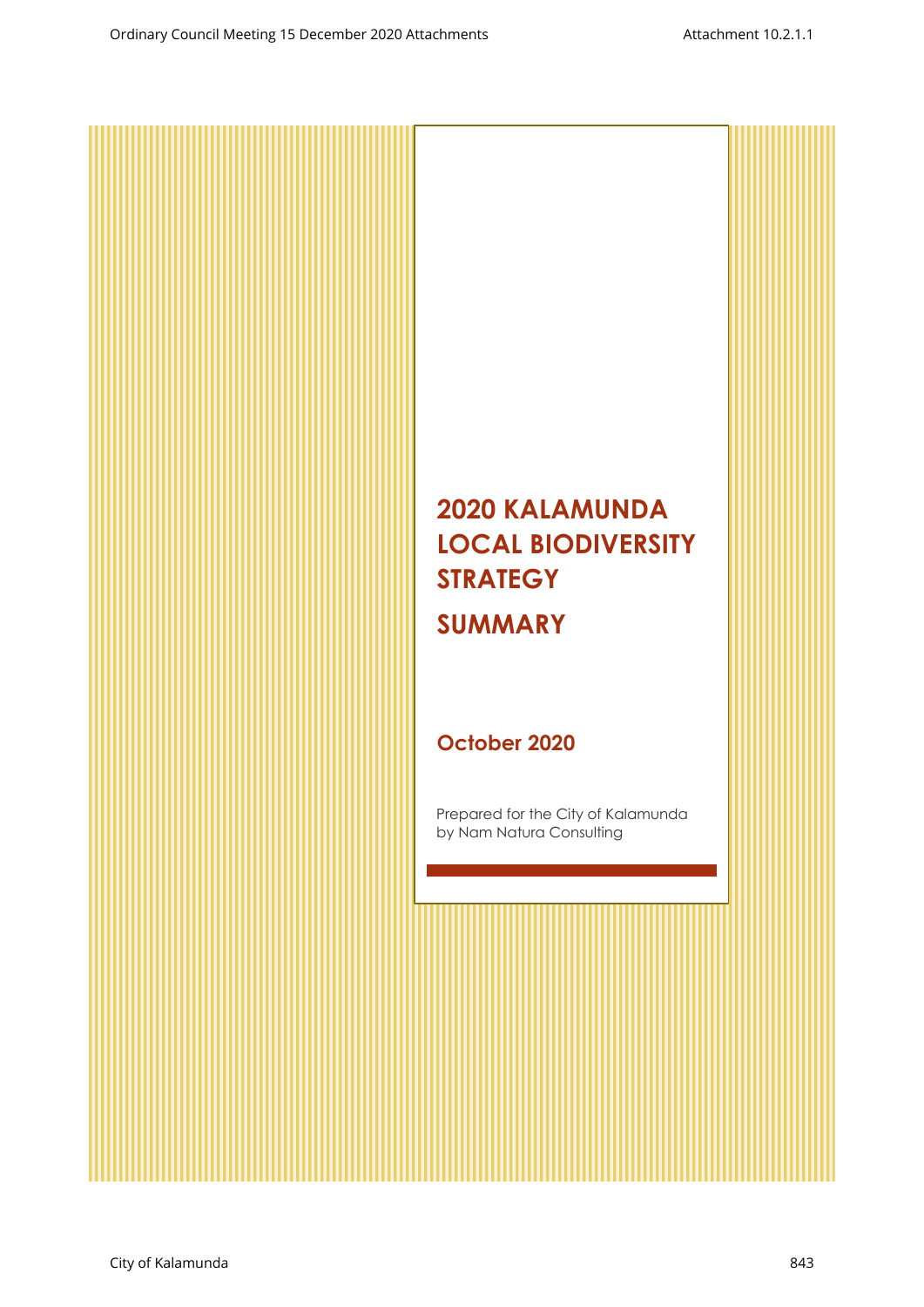#### **Document Tracking**

| <b>Item</b>         | Detail                                                                 |
|---------------------|------------------------------------------------------------------------|
| <b>Project Name</b> | Review and update of the City of Kalamunda Local Biodiversity Strategy |
| Client              | City of Kalamunda                                                      |
| Prepared by         | Nam Natura Consulting                                                  |
| Status              | Draft                                                                  |
| Version<br>Number   | Summary Report V1                                                      |
| Last saved on       |                                                                        |
|                     |                                                                        |

#### **Disclaimer**

*This document may only be used for the purpose for which it was commissioned and in accordance with the contract between the City of Kalamunda and Nam Natura Consulting. The scope of services was defined in consultation with the client, by time and budgetary constraints imposed by the client, and the availability of reports and other data on the subject area. Changes to available information, legislation and schedules are made on an ongoing basis and readers should obtain up to date information.*

*Nam Natura Consulting accepts no liability or responsibility whatsoever for or in respect of any use of or reliance upon this report and its supporting material by any third party. Information provided is not intended to be a substitute for site specific assessment or legal advice in relation to any matter. Unauthorised use of this report in any form is prohibited.*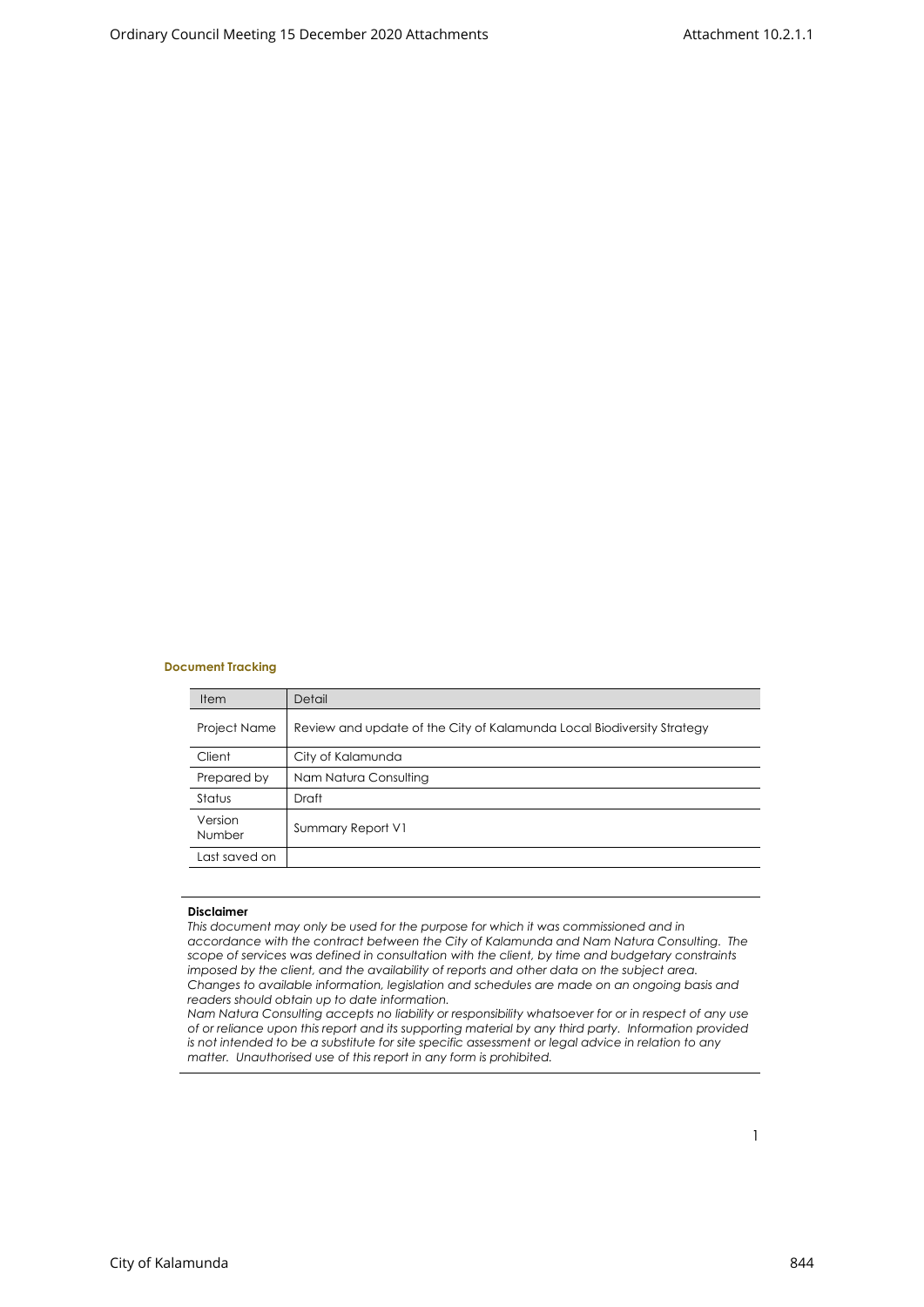Local Biodiversity Strategy 2020 provides the framework for biodiversity consideration in local land use planning, its conservation and management in "Local Natural Areas" across the City. For the purposes of this document, **Local Natural Areas** are defined as natural areas that exist:

- outside Bush Forever Areas that are reserved as Parks and Recreation in the Metropolitan Region Scheme, except for lands identified by the City as 'City's LNAs';
- outside Regional Parks, except for lands identified by the City as 'City's LNAs';
- outside lands managed by the Department of Biodiversity, Conservation and Attractions.

The City of Kalamunda 2020 Local Biodiversity Strategy consists of four parts:

Part 1: Summary – provides an overview of biodiversity in the City and recommended biodiversity conservation actions.

Part 2: Technical Report with detailed descriptions of relevant regulatory and policy frameworks for biodiversity conservation, outline of biodiversity status in the City, the description of methodology used to prioritise Local Natural Areas, results of the prioritisation and recommendations on how to improve biodiversity conservation in the City. Glossary of terms and definitions is included here.

Part 3: Appendices – include maps, tables and other detailed descriptions supporting the information in the Technical Report. Appendix G provides a guide to using the on-line mapping platform with results of natural area prioritisation and connectivity modelling.

Part 4: On-line map viewing platform

#### **CONTENTS**

| What has been done so far towards biodiversity conservation in the City of Kalamunda? 7 |  |
|-----------------------------------------------------------------------------------------|--|
|                                                                                         |  |
|                                                                                         |  |
| Where are the priorities for biodiversity conservation and opportunities for            |  |
|                                                                                         |  |
|                                                                                         |  |

*For References and definitions see the Technical Document.*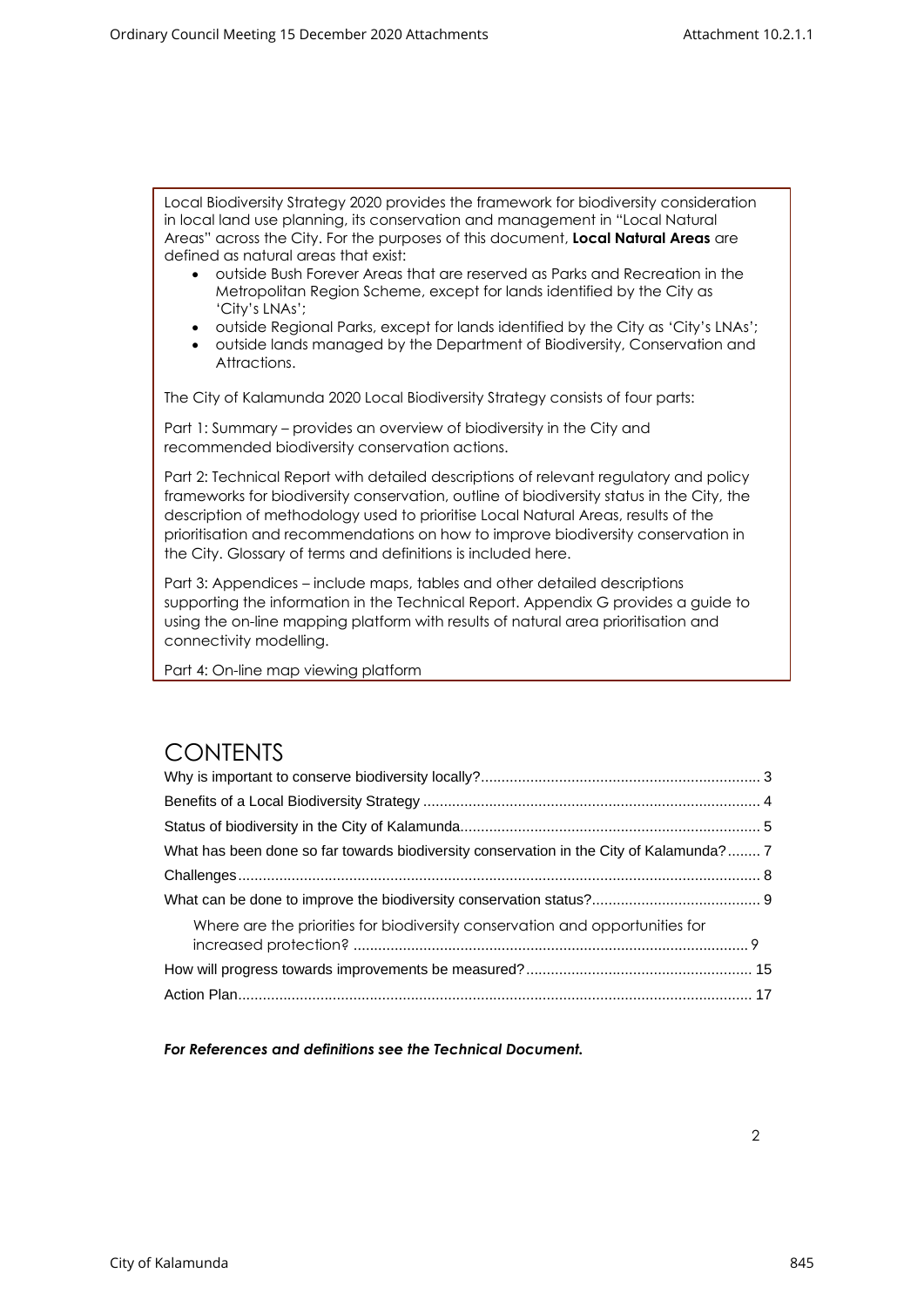#### **Vision**

<span id="page-3-0"></span>The City of Kalamunda and its community will protect, manage and value the local biodiversity to ensure lasting legacy for future generations.

### WHY IS IMPORTANT TO CONSERVE BIODIVERSITY LOCALLY?

#### *1 To support local community well-being*

The City's community highly value the natural environment with 97% of respondents in 2017 and 2019 community surveys said that the City of Kalamunda's bushland, trees and natural vegetation are important. These values are reflected in the Strategic Community Plan, *Kalamunda Advancing 2027*, and the City's Environmental Land Use Planning Strategy (July 2019) which includes the review and update of the City's 2008 Local Biodiversity Strategy as a priority action.

This strong local desire for environmental protection is well supported by scientific research into the benefits of investment into environmental protection, including benefits to human health and community wellbeing, economic activity, moderation of climate or diseases and future research opportunities. Benefits of protecting biodiversity go beyond protecting a 'clean and green' environment.

Replacing the plants, animals and the natural systems they maintain in specific soils, water and climatic conditions with highly simplified landscapes leads to significant degradation of quality of the environment and its capacity to offer the services such as clean air, clean water, renewable resources, pollination of crops, natural pest control and other provisioning or regulating services. There is also a clear link between the diversity of natural areas and their values to improving human wellbeing with natural area retaining high biodiversity providing greater benefits to human health. Many cultural practices developed around specific features of natural areas and to be able to maintain these cultural practices or cultural identities, it is critical to retain the natural landscapes.

Natural areas with high biodiversity provide greater opportunities for future research, diversity in economic opportunities and in artistic expressions.

#### *2 Biodiversity is on lands managed by a range of custodians*

While many aspects of biodiversity conservation are regulated via legislation, [key](https://soe.environment.gov.au/theme/biodiversity)  [findings](https://soe.environment.gov.au/theme/biodiversity) of the Australia's latest State of the Environment (SOE) Report (2016) included;

- the number of threatened species and ecological communities increased,
- there was no evidence of decreased pressures on biodiversity,
- the cumulative impacts of multiple pressures amplify the threats to biodiversity, and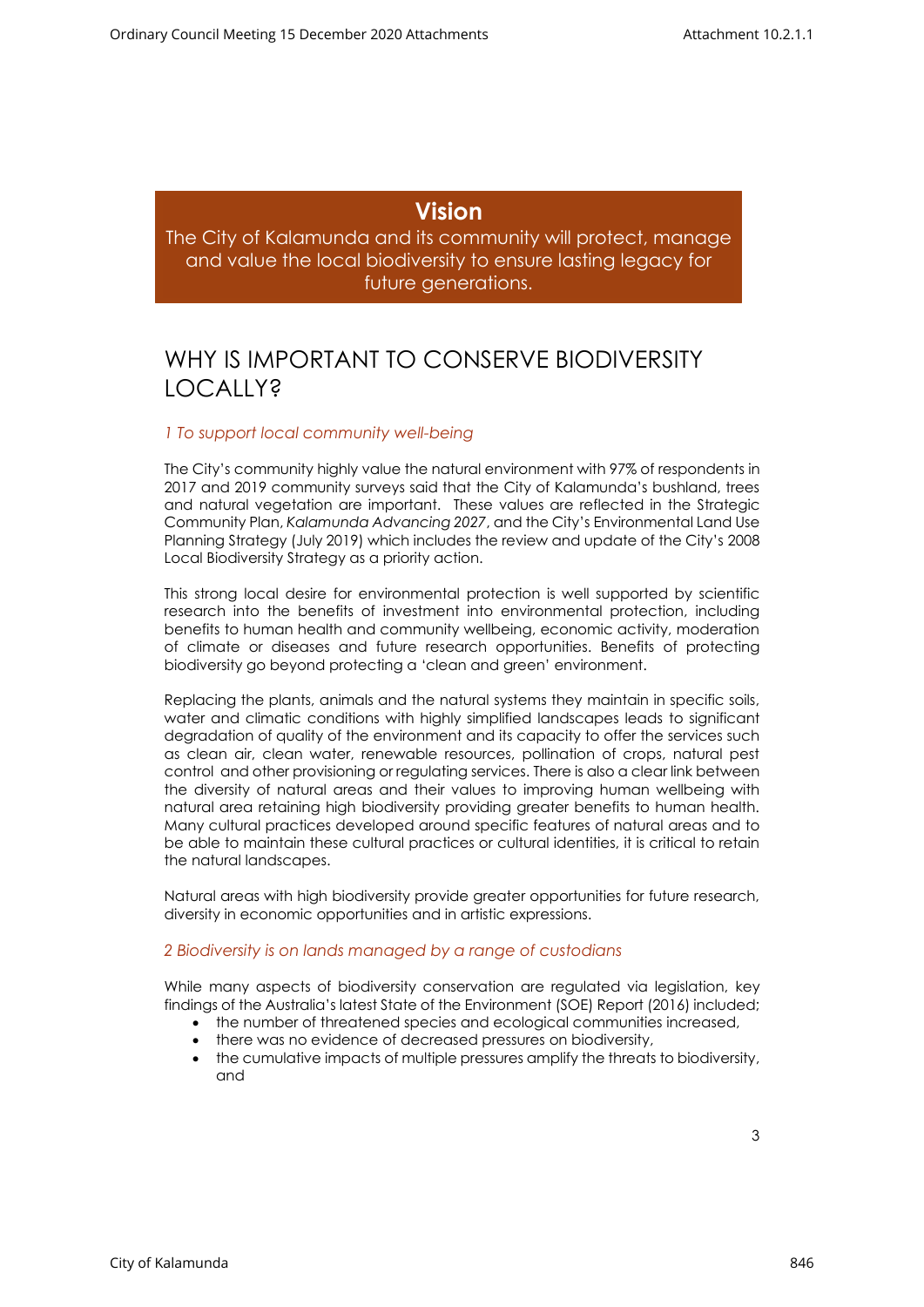• the current network of protected areas is not yet comprehensive, representative or adequate<sup>1</sup>.

While protection of representative natural areas via establishment of reserves can be legislated, the long-term viability of these reserved representations of biodiversity depends on adequate reserve management and on management of lands surrounding them. In addition, to build resilience and facilitate adaptation of natural areas to the impacts of climate change, the reserved areas need to be connected to allow for the movement of plant material and animals.

#### 3 Biodiversity in the City of Kalamunda is part of a region internationally recognised as hotspot for biodiversity conservation

The South West of Western Australia is internationally recognised as hotspot for biodiversity conservation due to very high richness of plant species, with many being of conservation concern. About half of over 8000 plant species found here are endemic, or do not grow anywhere else in the world. Within the South West, Perth region, which includes the City of Kalamunda, recorded similar levels of species endemism as Fitzgerald region and similar levels of species richness as Stirling Ranges.

One of the unique features of these plants is that about 15% of them are pollinated by birds and mammals instead of insects. Nowhere else in the world had been recorded such a high dependence of plants on birds and animals. And some of these animals are also endemic to this region, including the honey possum which feeds on the nectar of flowering plants such as banksias.

Conserving biodiversity in the City is as important as conserving biodiversity in expansive forested areas outside urban areas.

#### <span id="page-4-0"></span>BENEFITS OF A LOCAL BIODIVERSITY STRATEGY

- Increased transparency in decision making, by defining what 'significant' means locally and where 'significant' natural areas are;
- Effective in facilitating early consideration of biodiversity in land use planning;
- Recognised as valid consideration in land use planning as noted by the WA Planning Commission and the State Administrative Tribunal;
- Effective in increasing biodiversity protection;
- Effective in gaining support for resourcing natural area management;
- Effective in engaging community, including private landholders, in conserving biodiversity.

<sup>1</sup> Cresswell ID, Murphy H (2016). Biodiversity: Biodiversity. In: Australia state of the environment 2016, Australian Government Department of the Environment and Energy, Canberra, https://soe.environment.gov.au/theme/biodiversity, DOI 10.4226/94/58b65ac828812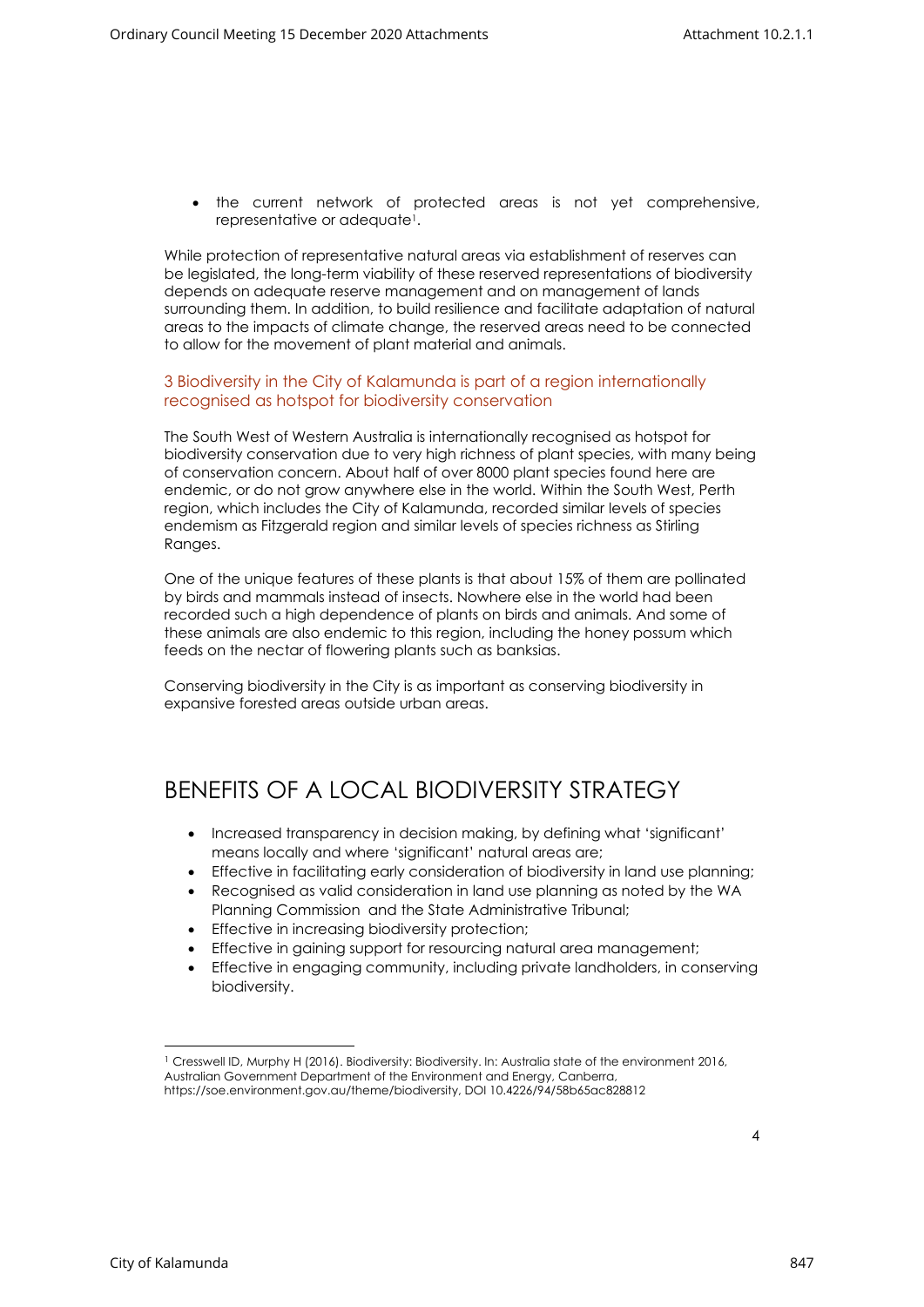# <span id="page-5-0"></span>STATUS OF BIODIVERSITY IN THE CITY OF KALAMUNDA

The following section summarises several key aspects of biodiversity and their status in the City. More detailed information is provided in the Technical Report and Appendices.



# $94%$

Of the City area<br>mapped as native vegetation

Of the remaining native<br>vegetation is retained on<br>the Darling Scarp and Darling Ranges part of the City

Of the pre-European vegetation extent remains<br>on the Swan Coastal Plain portion of the City

 $< 10\%$ 



Of the pre-European extent of native vegetation protected in the City



**Native vegetation** 

Native vegetation by vegetation complex mapping is the main surrogate mapping layer used for biodiversity assessment. Of the 14 vegetation complexes mapped in the City, only four are retained or protected above the recognised ecological threshold levels of 30% and 10% of original extent.

Since the adoption of the 2008 Kalamunda Local Biodiversity Strategy, over 500 hectares<sup>2</sup> of native vegetation has been cleared. Most vegetation loss can be observed on the Swan Coastal Plain portion of the City, but vegetation clearing also occurred in Carmel, Lesmurdie, Walliston and Bickley.

The protection status of native vegetation in the City has not changed since 2008, with 28.5% of the City's pre-European extent of native vegetation retained in Crown reserves with conservation vesting purpose and on private land with a conservation covenant. While over 7,000 hectares<sup>3</sup> of natural areas were reserved as Parks and Recreation in the Metropolitan Regions Scheme over the previous twelve years, the vesting purpose of reserved land has not changed to include conservation and many areas mapped as Parks and Recreation remain on freehold land.

*Which areas are protected?* 

Protected areas considered to be protected in perpetuity are those natural areas that are secured for conservation either as

- Public lands vested for conservation purpose (e.g. nature conservation)
- Indigenous Protected Areas
- Private and public lands where the biodiversity values are secure for conservation under planning scheme provisions, or covenanting (Australian Government 2010).

The City of Kalamunda manages nine reserves with conservation vesting purpose comprising 23 hectares of native vegetation. However, the 2008 Local Biodiversity Strategy sought to increase the protection status of vegetation in 29 City managed

<sup>2</sup> In 2008, 24,081ha of native vegetation remained. In 2020, 23,552ha of native vegetation remained. The 2020 vegetation extent figure is based on the 2020 mapping by the Department of Primary Industries and Regional Development (DPIRD) and City's LNA mapping, which identified additional 102ha of native vegetation not captured in the DPIRD mapping. Then 24,081ha minus 23,552ha equals 529ha. Note, the vegetation loss figure listed in Appendix E does not include the City's LNA mapping. <sup>3</sup> In 2020, 10,970hectares of native vegetation was mapped as Parks and Recreation (MRS) in the City of Kalamunda.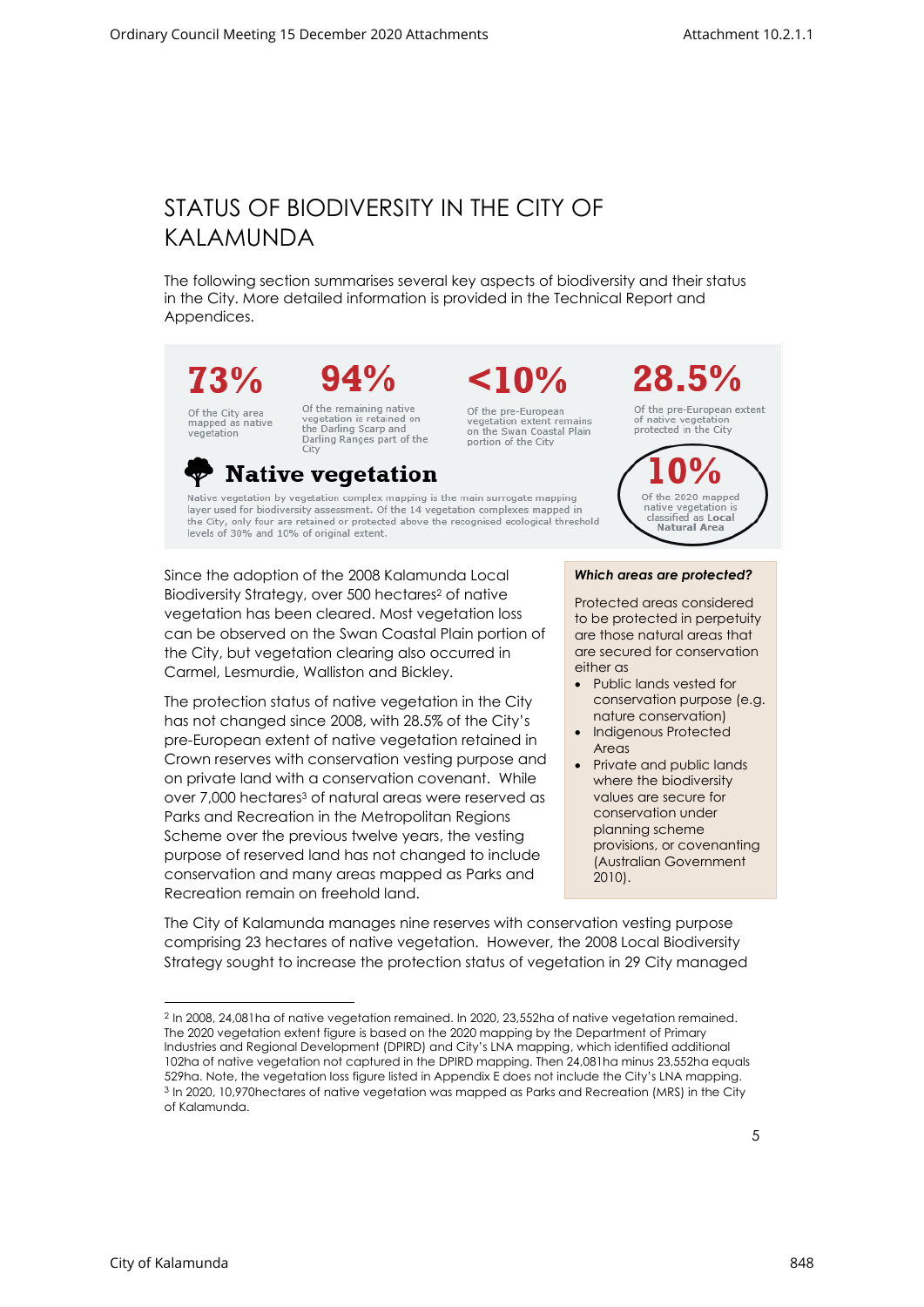reserves covering over 260 hectares. This objective of the Strategy was not achieved.

With 28.5% of pre-European extent of native vegetation protected, still several vegetation types mapped in the City are not protected locally. This includes Guildford vegetation complex on the Swan Coastal Plain, Yarragil 2 and Swamp in the Darling Ranges. Forrestfield and Southern River vegetation complexes are also very poorly represented in the City of Kalamunda and in the broader region.

Considering the 2020 retention and protection status of vegetation complexes across their mapped area<sup>4</sup> and locally, seven vegetation complexes are identified as priority and where also opportunities exist for increased protection in the City:

- **Forrestfield**
- Southern River
- Darling Scarp
- Dwellingup 2
- Murray 2
- Yarragil 1
- Yarragil 2.

Since 2008, new threatened and priority plants and animals were recorded in the City. More importantly, new plants<sup>5</sup>, fungi and insects are still being described in the South West of Western Australia. In August 2020, five new jumping spider species were discovered in the City of Kalamunda<sup>6</sup>, demonstrating the high biodiversity values of the City's natural areas and the need for adequate consideration of biodiversity when undertaking activities that might impact it.



**FIGURE 1: A NEWS ITEM FROM THE CITY OF KALAMUNDA WEBSITE.**

<sup>4</sup> Vegetation complexes mapping is based on the pattern of vegetation at a regional scale, reflecting the key determining factors of landform, soils and climate. Two bioregions overlap the City of Kalamunda; Swan Coastal Plain and Jarrah Forest. <sup>5</sup> According to FloraBase, 95 new plant species were listed in WA each year since year 2000 (https://florabase.dpaw.wa.gov.au/statistics/). <sup>6</sup> [https://www.kalamunda.wa.gov.au/news-details/2020/08/04/photographer-uncovers-new-species-in](https://www.kalamunda.wa.gov.au/news-details/2020/08/04/photographer-uncovers-new-species-in-the-city-of-kalamunda)[the-city-of-kalamunda](https://www.kalamunda.wa.gov.au/news-details/2020/08/04/photographer-uncovers-new-species-in-the-city-of-kalamunda)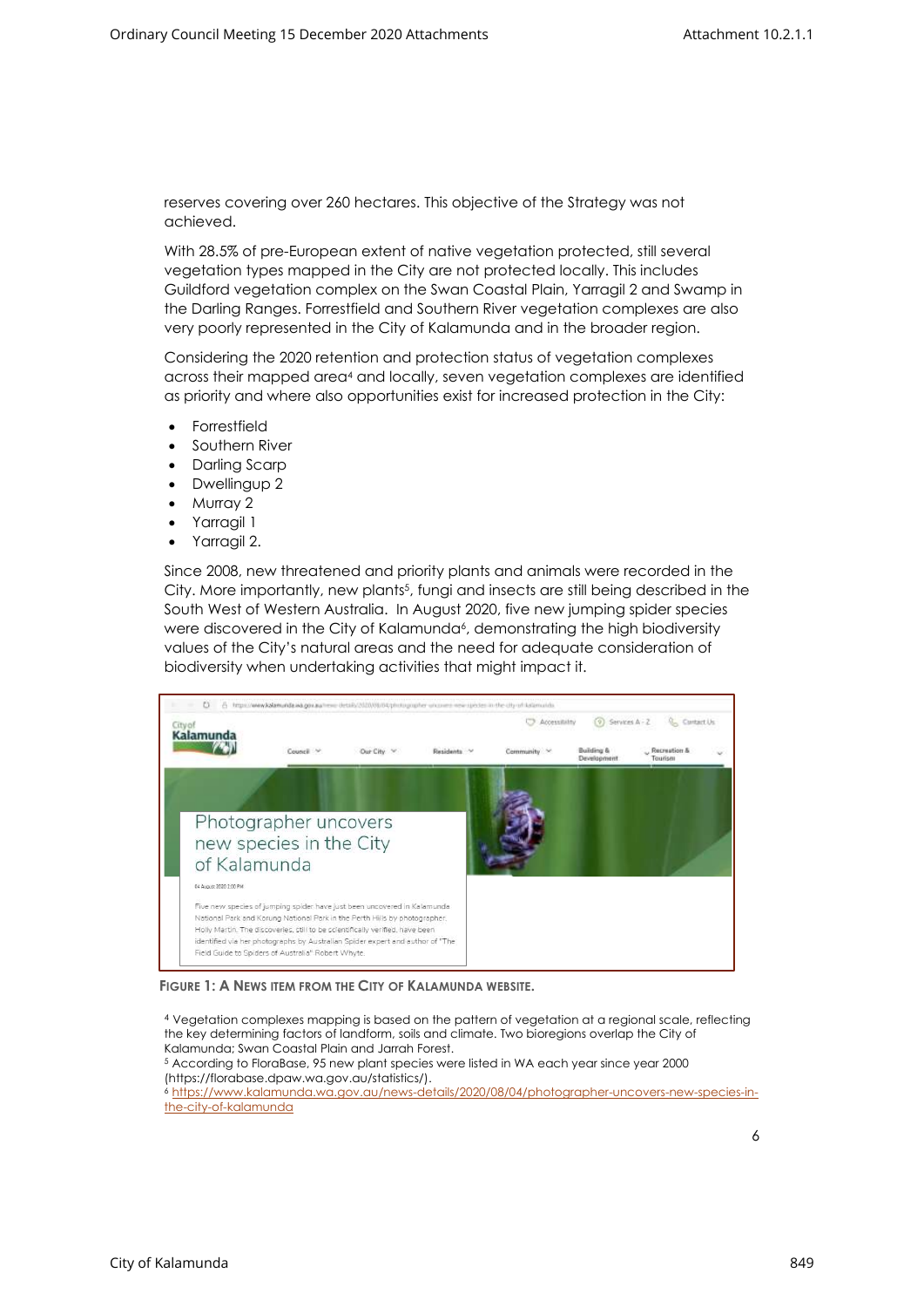

Most of the vegetation remaining on the Swan Coastal Plain portion of the City is now mapped as 'threatened ecological community' and listed under the Commonwealth and State legislation. There are eight threatened and one priority ecological communities mapped in the City.

Wetlands and waterways not only provide habitat to specific plants and animals, they also play an important role in connecting other types of natural areas through highly fragmented development areas. This includes Poison Gully, Woodlupine Brook, Crumpet Creek and Yule Brook, all providing very good opportunities for helping the movement of animals and plant material between protected areas.

Degradation of lands within water catchments not only affects the local waterway but also catchments they are contributing to such as the Canning and Swan Rivers. The latest report into water quality within the Yule Brook catchment concluded that a 25% reduction in nitrogen is required to meet its targets set out in the Swan Canning Water Quality Improvements Plan (Government of Western Australia 2016).

### <span id="page-7-0"></span>WHAT HAS BEEN DONE SO FAR TOWARDS BIODIVERSITY CONSERVATION IN THE CITY OF KAI AMUNDA?

When publishing its 2008 Local Biodiversity Strategy, the City was the first local government in Western Australia to adopt a strategy developed in accordance with State Government endorsed methodology for biodiversity conservation planning at local level (Environmental Protection Authority 2008).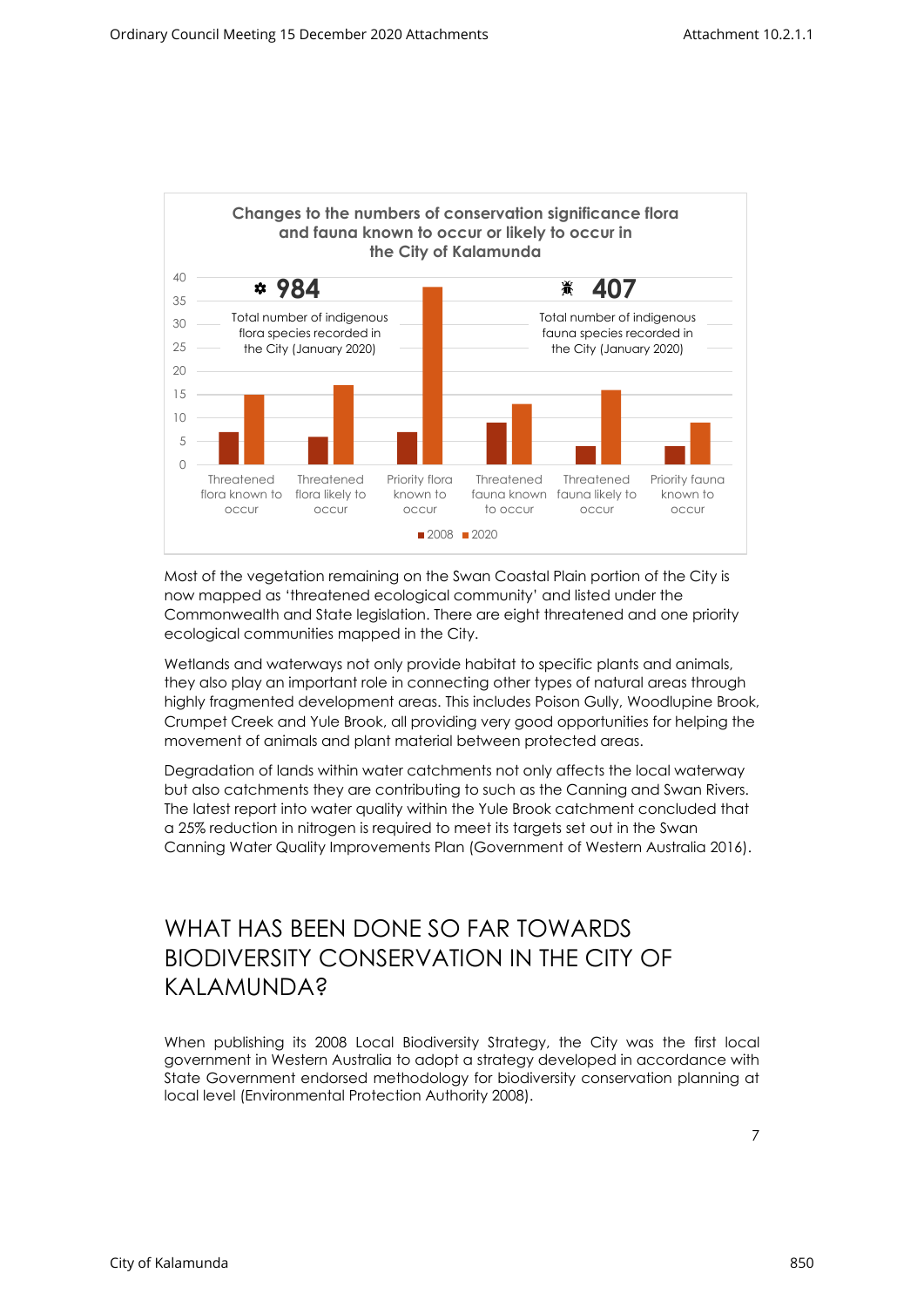The key outcomes from the implementation of the City's first strategy include:

- $\checkmark$  the establishment of a team dedicated to the management of natural areas in City vested lands and to supporting community volunteers
- ✓ the growing number of community volunteers engaged in natural area management (the current register of bushcare volunteers lists 47 Friends Groups active in the City)
- $\checkmark$  implementing restoration projects in several reserves
- ✓ publication of various resources and fact sheets on best practice bushland management including the *Private Landholder Bushland Information Package* (Shire of Kalamunda 2013), *Plants Out of Place* booklet or the monthly *Greenpage* e-newsletter
- ✓ mapping and assessing the condition of all City's natural areas. This mapping informed the conservation priorities in this updated Local Biodiversity Strategy.

# <span id="page-8-0"></span>**CHALLENGES**

All the issues listed in the 2008 Kalamunda Local Biodiversity Strategy as threatening biodiversity in the City of Kalamunda remain relevant in 2020. Habitat loss due to vegetation clearing and degradation continues to be an issue. Rate of vegetation clearing recorded in the City since 2008 was greater than in the previously assessed period; with a rate of 19.6 hectares cleared annually between 2002 and 2008 and a rate of 53 hectares cleared annually between 2008 and 2020.

Habitat loss and habitat fragmentation remain one of the main threats to biodiversity conservation in Australia and elsewhere. While stopping vegetation clearing is not feasible, influencing development design to minimise the need for vegetation clearing and strategically planning for connectivity between retained natural areas can reduce the impact of future development.

Weeds, feral animals, plant diseases, inappropriate fire regimes, changed hydrological regimes and human use of natural areas that is incompatible with biodiversity conservation all affect the capacity of natural areas to retain biodiversity. Management of some of these threats within isolated reserves can be of limited effect if they are not managed on adjoining lands. Therefore, prioritising efforts, encouraging, and adopting best practice across all activities with the potential to affect biodiversity needs to become a standard.

It is anticipated that known threatening processes will be exacerbated due to the impacts of climate change. To reduce these impacts, it is recommended increasing the resilience of natural areas by managing the known threats and establishing a well-connected network of natural areas.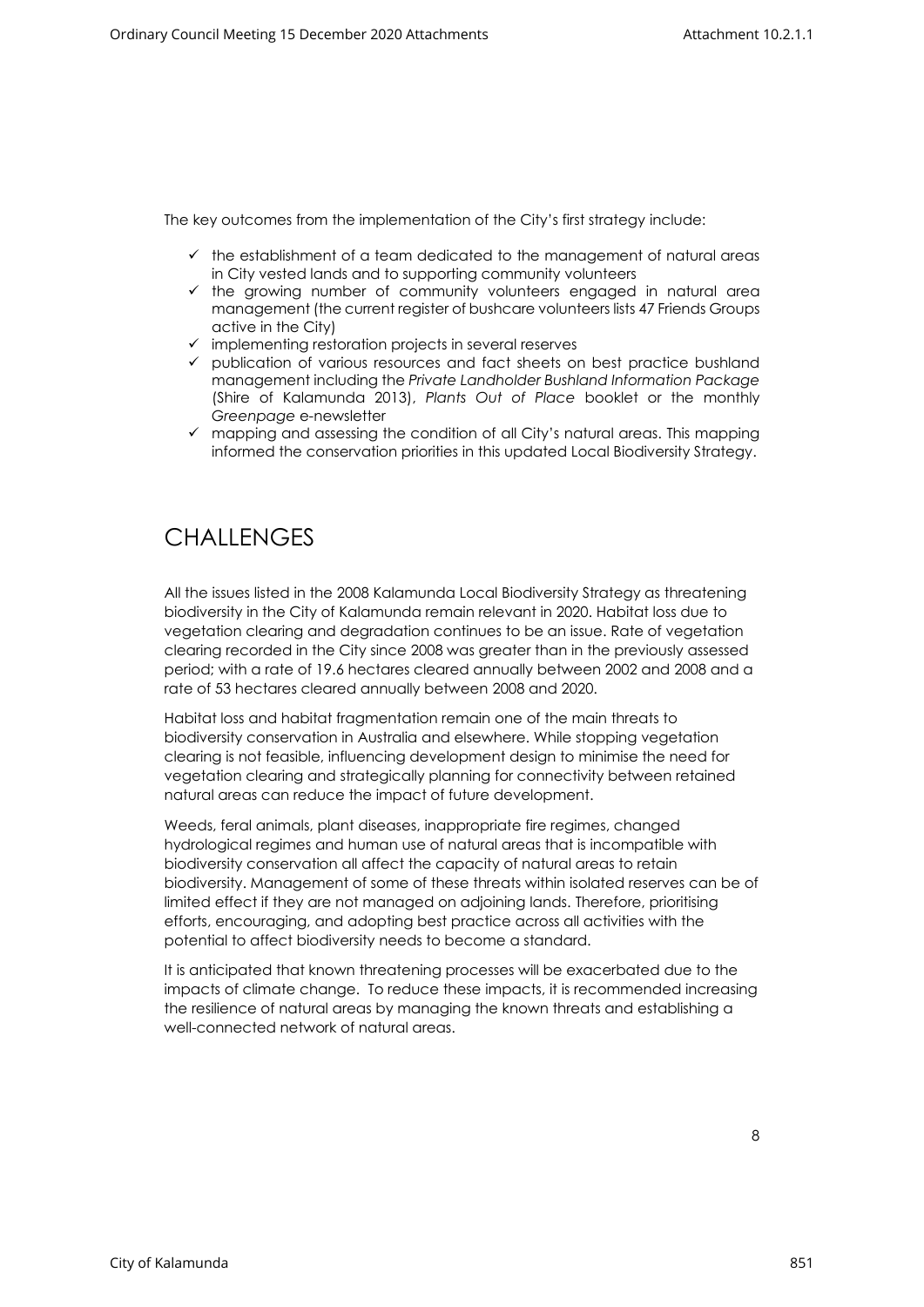### <span id="page-9-0"></span>WHAT CAN BE DONE TO IMPROVE THE BIODIVERSITY CONSERVATION STATUS?

To achieve the City's vision for biodiversity, five key objectives have been identified which can be linked to specific actions and deliverables. In implementing the Local Biodiversity Strategy, the City of Kalamunda seeks to achieve the following objectives:

- 1. *To increase the protection status of priority natural areas in the City, including on local government managed or owned lands, and on private land;*
- 2. *To appropriately manage local natural areas to reduce threats, considering the identified local biodiversity conservation priorities;*
- 3. *To increase the viability and resilience of natural areas by establishing buffers and ecological linkages; considering the impacts of climate change;*
- 4. *To integrate biodiversity considerations across all areas of City's business and operations;*
- <span id="page-9-1"></span>5. *To achieve long term community engagement in biodiversity management.*

WHERE ARE THE PRIORITIES FOR BIODIVERSITY CONSERVATION AND OPPORTUNITIES FOR INCREASED PROTECTION?

Numerous characteristics are used to describe the biodiversity of an area. This can make the assessment of conservation priorities challenging. To assist with determining which areas should be investigated as a priority for conservation across the City, several mapping layers were developed:

1 Natural Area Prioritisation – classifies vegetated areas in the City by the number of number of biodiversity characteristics represented within an area. The prioritisation model uses 31 criteria<sup>7</sup> that consider how representative or rare the vegetation is, the presence of significant plants, animals, wetlands, how large the remnant vegetation patches are and whether they are connected to other patches of vegetation. The higher the number of characteristics known within an area the higher its relative conservation priority (Figure 2).

2 Local ecological linkages – prior mapping the opportunities for connecting protected natural areas and those that are recommended to be formally protected, the levels of vegetation connectivity in the City of Kalamunda were modelled<sup>8</sup> . The vegetation connectivity modelling allowed to test feasibility of mapped ecological linkages across the City (Figure 3).

3 Biodiversity Conservation Priorities – categorises Local Natural Areas according to opportunities to protect biodiversity. This mapping is designed to assist with the identification of relevant land use planning and other actions to improve biodiversity status within Local Natural Areas. There are 12 Biodiversity Conservation Priority categories, one that identifies reserves that are recommended to be re-classified as conservation reserves instead of their current purpose.

<sup>&</sup>lt;sup>7</sup> See Section 5.1.1 of the Technical Report for the full description of the prioritisation criteria.

<sup>8</sup> Methodology used is described in Section 5.1.2 of the Technical Report and Appendix D.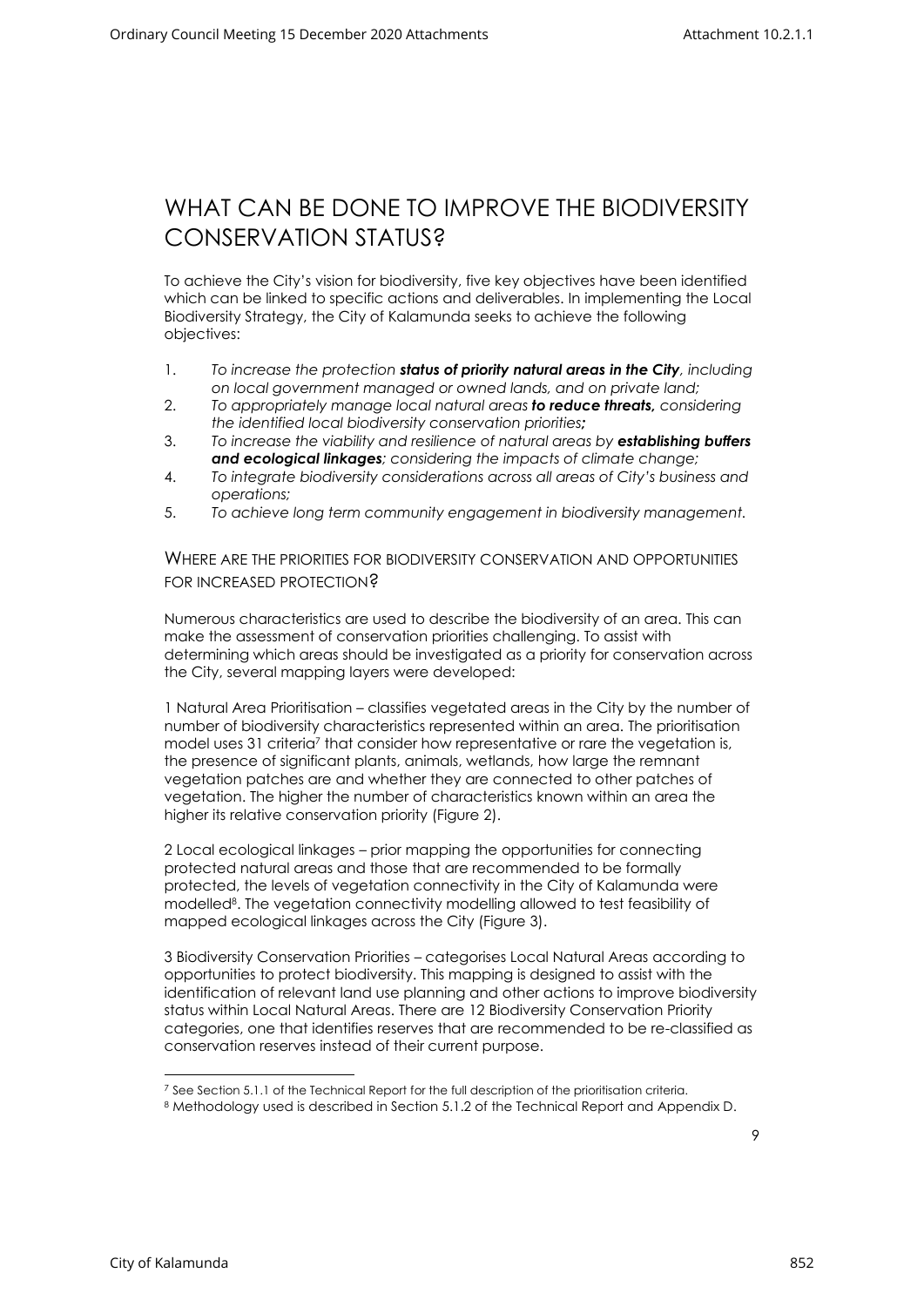

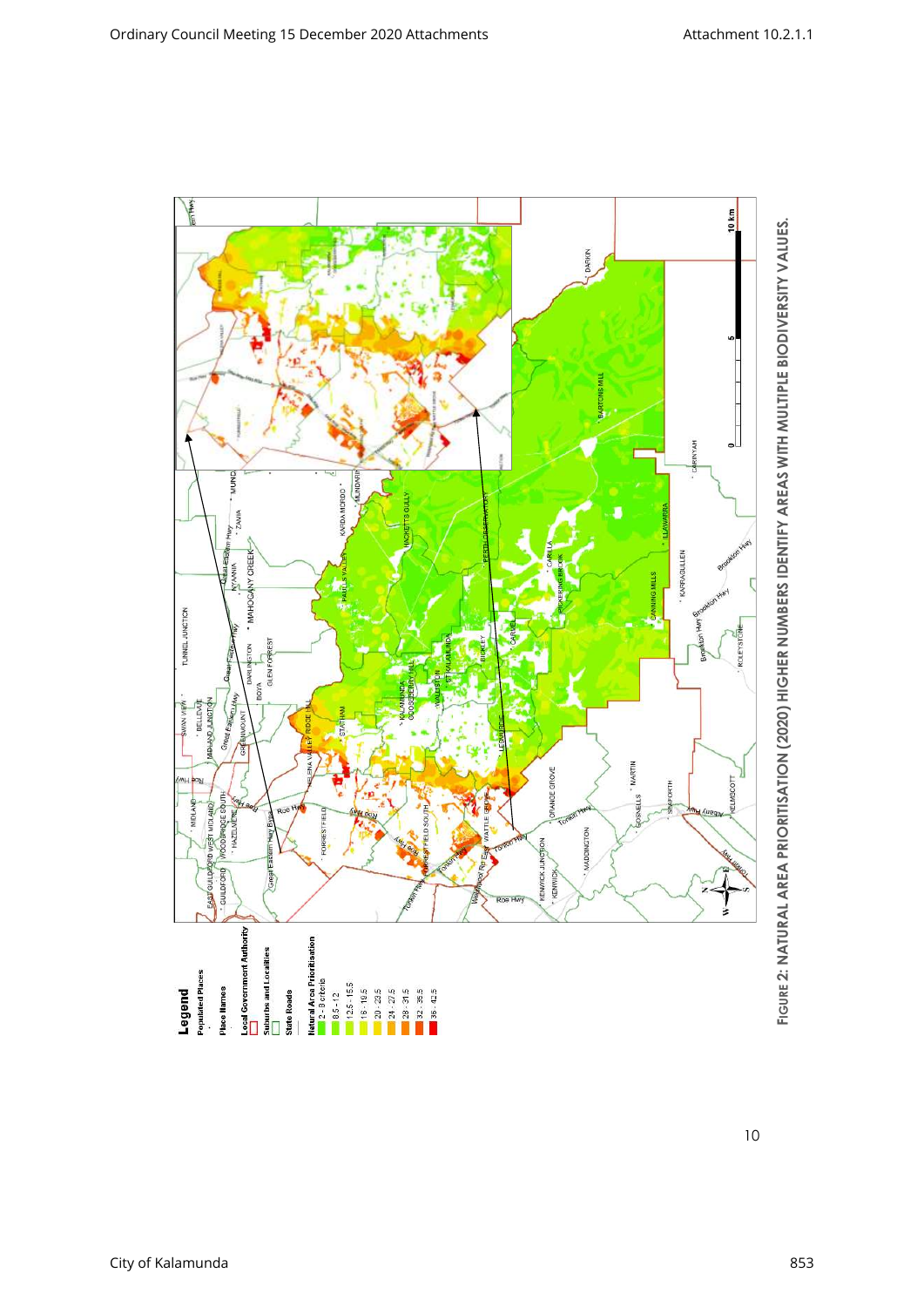

**FIGURE 3: REGIONAL AND LOCAL ECOLOGICAL LINKAGES. 3: REGIONAL AND LOCAL ECOLOGICAL LINKAGES.**

11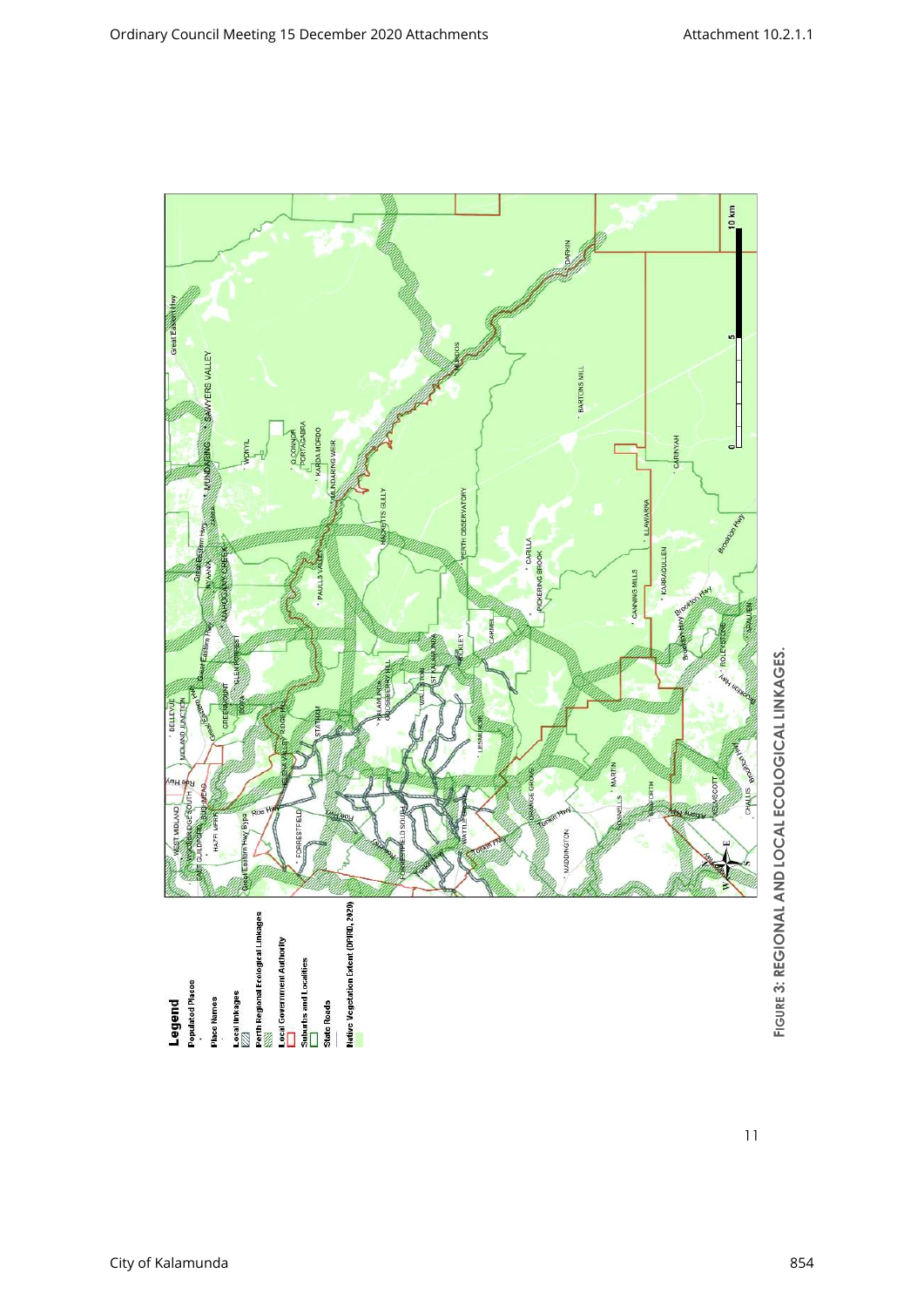

**FIGURE 4: BIODIVERSITY CONSERVATION PRIORITY CATEGORIES**

12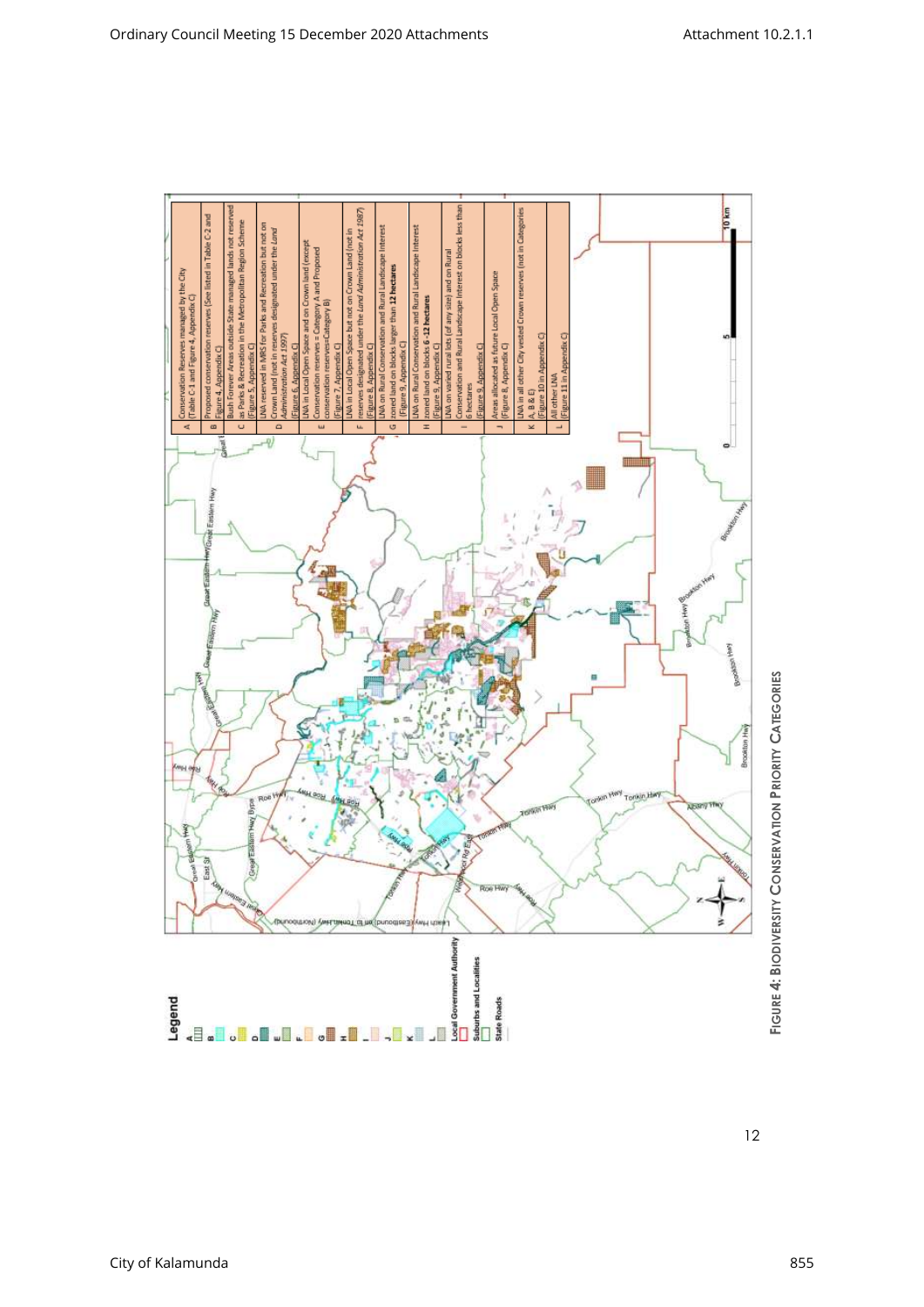Integration of these mapping layers into the City's Local Planning Strategy and the proposed local planning policy will provide one of the key tools for achieving the biodiversity conservation objectives.

The results of the Natural Area Prioritisation (NAP) also inform the prioritisation of lands managed by the City for management. Combining the NAP score with a score for viability for each of the City's more than 200 Local Natural Areas allowed the ranking of these areas (Appendix E). The management priorities will be further informed by the type and severity of threats and community values considerations.



**FIGURE 5: TOP PRIORITY CITY MANAGED LOCAL NATURAL AREAS BASED ON ECOLOGICAL CRITERIA AND VIABILITY.**

The range of tools that are recommended to be implemented to achieve the Local Biodiversity Strategy objectives are summarised in Figure 6 and outlined in the Action Plan and described in more detail in the Technical Report (section 5).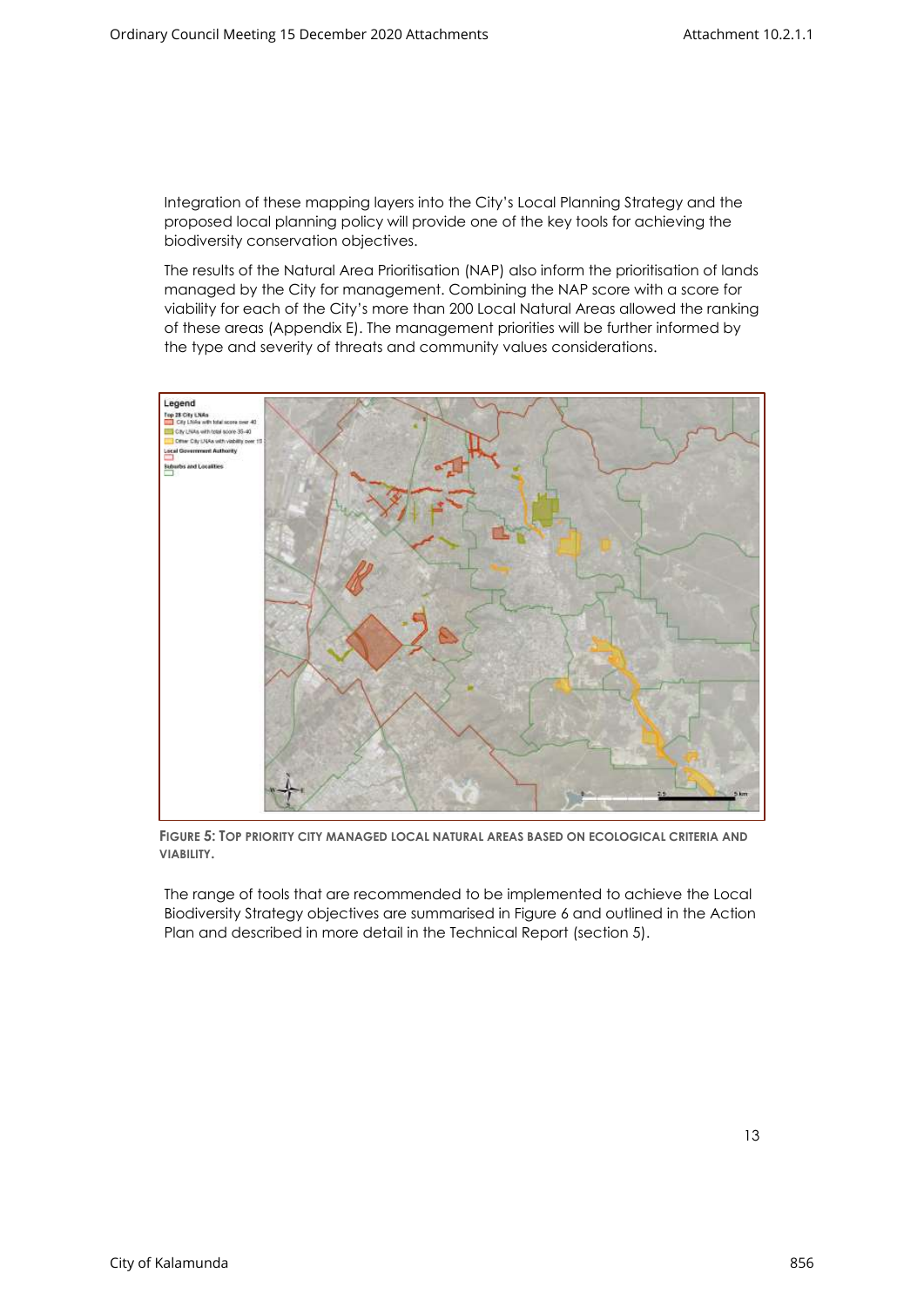

**FIGURE 6: AN OVERVIEW OF TOOLS TO BE USED TO MEET THE LOCAL BIODIVERSITY CONSERVATION OBJECTIVES. 6: AN OVERVIEW OF TOOLS TO BE USED TO MEET THE LOCAL BIODIVERSITY CONSERVATION OBJECTIVES.**

14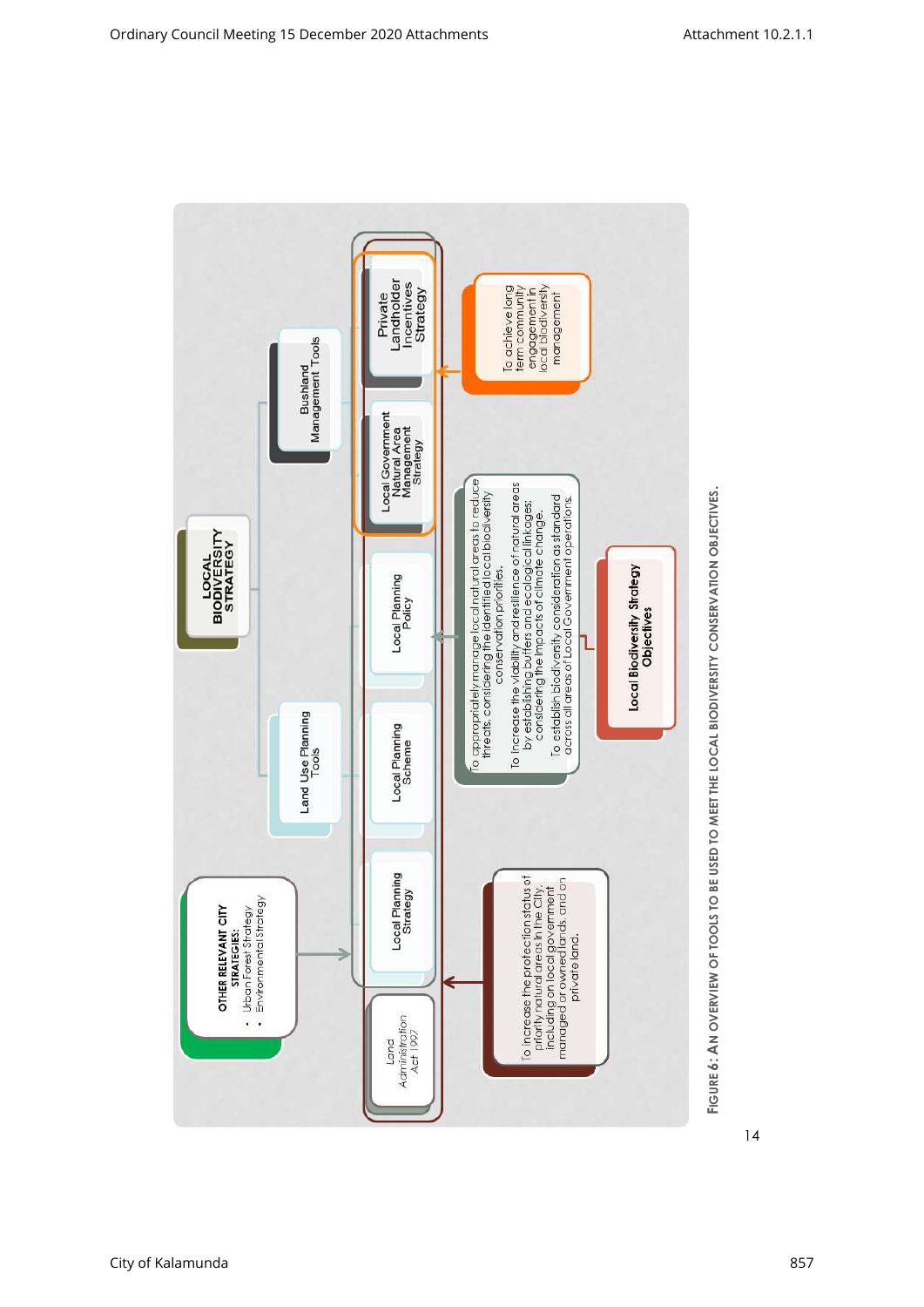#### <span id="page-15-0"></span>HOW WILL PROGRESS TOWARDS IMPROVEMENTS BE **MEASURED?**

To allow monitoring the effectiveness of the proposed implementation mechanisms and the levels of implementation, adoption of targets specific to each objective of the City's Local Biodiversity Strategy is recommended. The recommended targets and references to sections of the Technical Document which discuss how to achieve them is listed below.

| <b>Local Biodiversity</b><br><b>Strategy Objectives</b>                                                                                                                          | Targets to be achieved by 2031                                                                                                                                                                                                                                                                                                                                                                                                                                                                                                                             | How to achieve them?                                                                                                                                                                         |
|----------------------------------------------------------------------------------------------------------------------------------------------------------------------------------|------------------------------------------------------------------------------------------------------------------------------------------------------------------------------------------------------------------------------------------------------------------------------------------------------------------------------------------------------------------------------------------------------------------------------------------------------------------------------------------------------------------------------------------------------------|----------------------------------------------------------------------------------------------------------------------------------------------------------------------------------------------|
| To increase the<br>protection status of<br>significant<br>biodiversity in the<br>City, including on<br>local government<br>managed or<br>owned lands, and<br>on private land.    | 1.1 Formally protect at least additional Implementing<br>500 ha of native vegetation in the<br>City, increasing the protection of at<br>least 30% of the City's natural areas.                                                                                                                                                                                                                                                                                                                                                                             | recommendations in<br>Section 5.2.1, Table 12                                                                                                                                                |
| To appropriately<br>manage local<br>natural areas to<br>reduce threats,<br>considering the<br>identified local<br>biodiversity<br>conservation<br>priorities.                    | 2.1 All local conservation reserves<br>vested in the City are managed in<br>accordance of an approved<br>management plan<br>2.2 Conservation signage is installed at Areas – see section 5.2.2<br>all conservation reserves<br>2.3 Continuous decrease in weed<br>cover and feral animal distribution is<br>recorded in all conservation reserves<br>managed by the City<br>2.4 No new dieback infestations are<br>recorded within the City's                                                                                                              | Develop and adopt a<br>bushland management<br>strategy for all City<br>vested Local Natural                                                                                                  |
| To increase the<br>viability and<br>resilience of natural<br>areas by<br>establishing buffers<br>and ecological<br>linkages;<br>considering the<br>impacts of climate<br>change. | conservation reserves<br>3.1 Each high conservation value<br>natural area is connected to at least<br>three other significant natural areas<br>through a network of ecological<br>linkages<br>3.2 Revegetate at least 250 ha of<br>degraded or cleared land using local<br>species to increase the native<br>vegetation cover in the Swan Coastal<br>Plain portion of the City to at least 10%<br>of its area (about 650hecatres)<br>3.3 At least 50% increase in local tree<br>species in streets and parks of Swan<br>Coastal Plain portion of the City. | Implementation of<br>protection and<br>restoration of natural<br>areas and replating of<br>native vegetation within<br>the regional and local<br>ecological linkages -<br>see Sections 5.2.2 |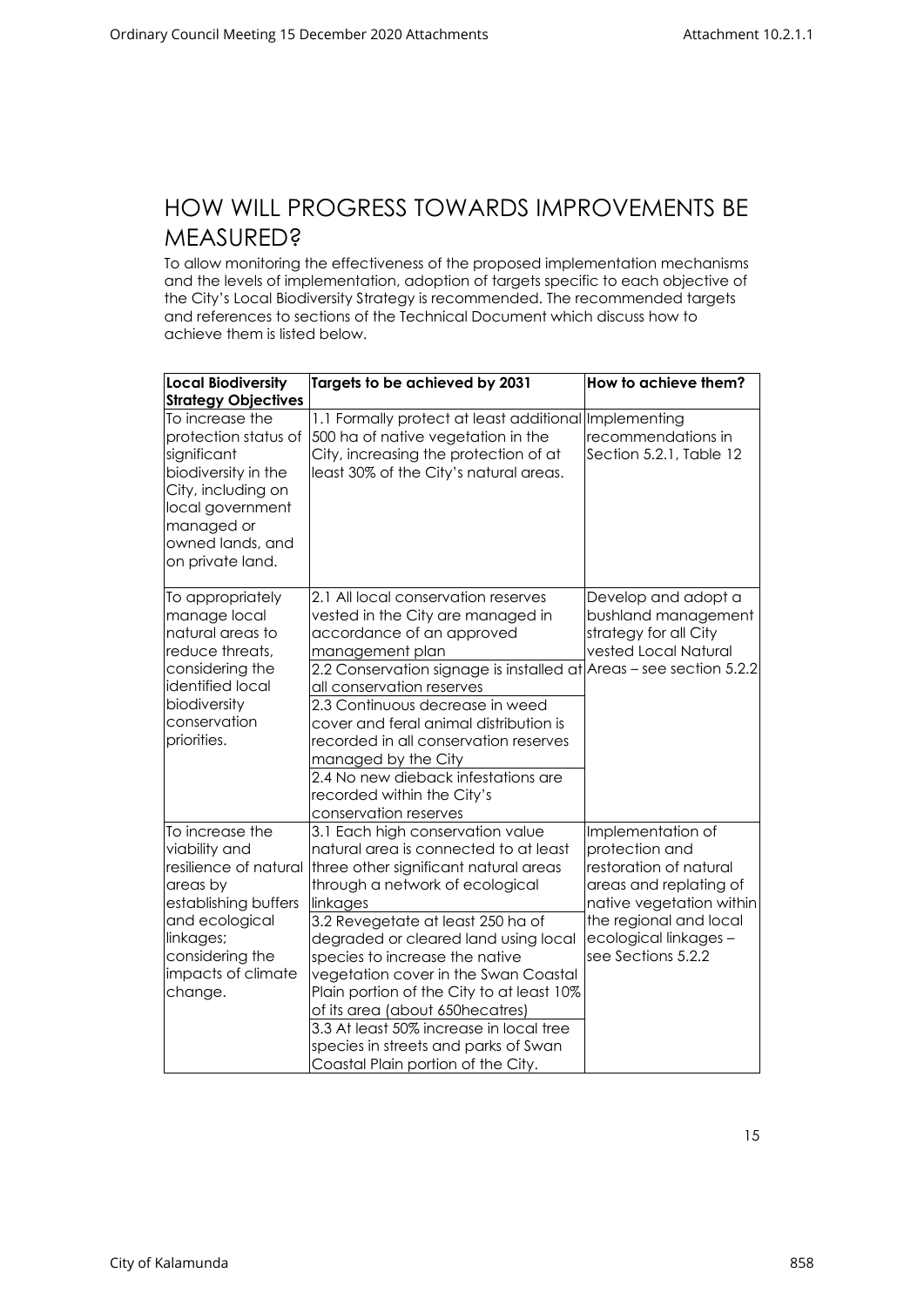| <b>Local Biodiversity</b>                                                                            | Targets to be achieved by 2031                                                                                                                                                                                                                                                               | How to achieve them?                                                                                                                                             |  |
|------------------------------------------------------------------------------------------------------|----------------------------------------------------------------------------------------------------------------------------------------------------------------------------------------------------------------------------------------------------------------------------------------------|------------------------------------------------------------------------------------------------------------------------------------------------------------------|--|
| <b>Strategy Objectives</b>                                                                           |                                                                                                                                                                                                                                                                                              |                                                                                                                                                                  |  |
| To establish<br>biodiversity<br>consideration as<br>standard across all<br>areas for<br>biodiversity | 4.1. Local Biodiversity Strategy<br>objectives are integrated into the<br>City's land use planning tools                                                                                                                                                                                     | Integration into City's<br>Local Planning Strategy,<br>Local Planning Scheme<br>and adoption of Local<br><b>Planning Policies -See</b><br>Section 5.2.1          |  |
| conservation.                                                                                        | 4.2 All staff use the City's<br>environmental checklist procedures<br>prior project planning and<br>development.                                                                                                                                                                             | Relevant to staff<br>responsible for<br>infrastructure projects'<br>planning and delivery,<br>City infrastructure and<br>lands management -<br>See Section 5.2.3 |  |
|                                                                                                      | 4.2 All City staff and contractors<br>working on City managed lands follow<br>the best practice dieback and weed<br>hygiene protocols                                                                                                                                                        | See Section 5.2.3                                                                                                                                                |  |
| To achieve long-<br>term community<br>engagement in<br>local biodiversity<br>management              | 5.1 All current community groups are<br>active and actively participating in<br>the management of natural areas in<br>the City<br>5.2 At least 70% of native vegetation<br>mapped on rural lands is retained<br>5.3 10% increase in participation in the<br>City's environmental initiatives | See Section 5.2.1 and<br>5.2.4.                                                                                                                                  |  |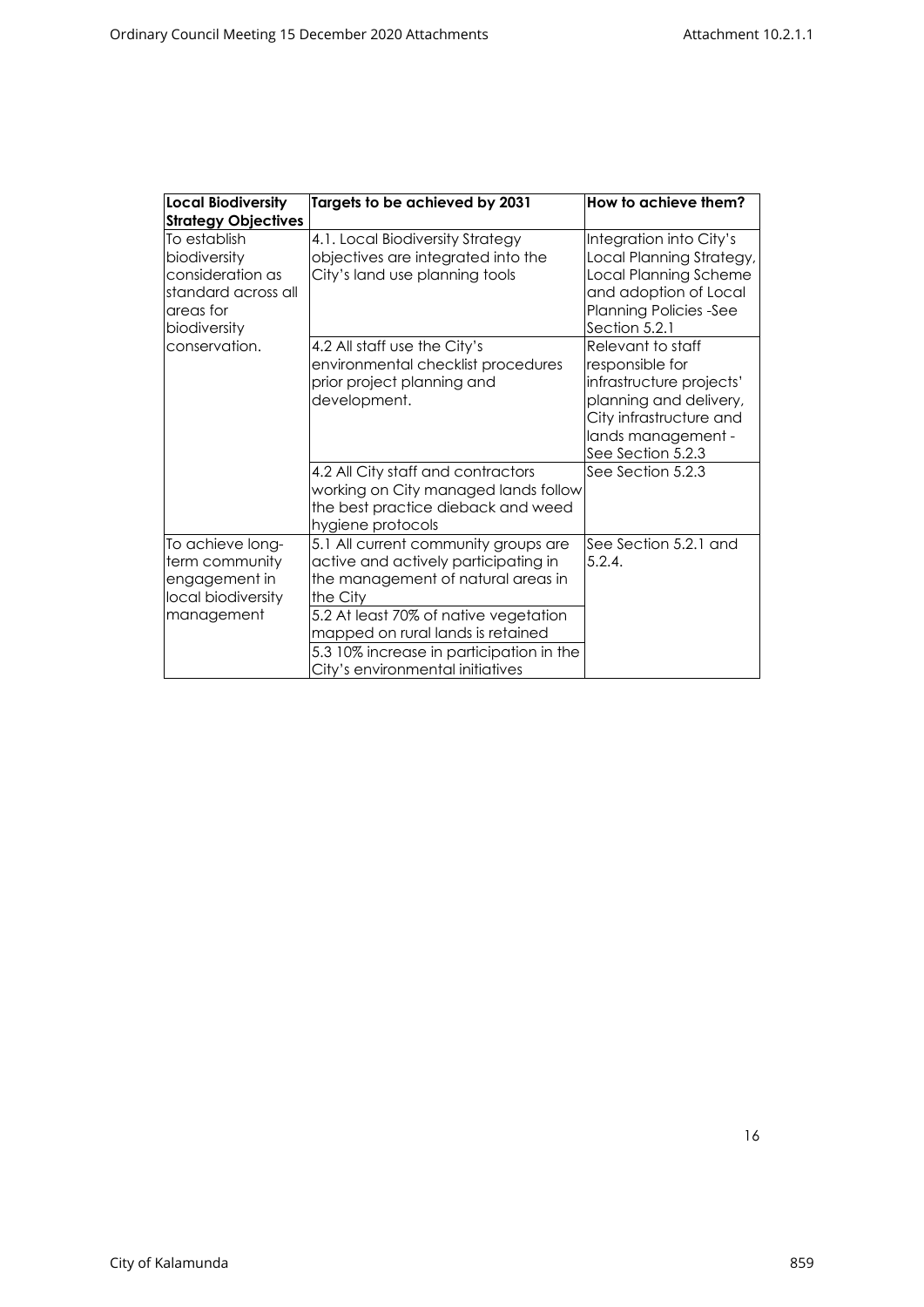#### ACTION PLAN

Priority: High – complete by 2022-23 Medium – complete by 2023-2025 Low – complete by 2031

<span id="page-17-0"></span>

| <b>Action</b>                                                                                                                                                                                                                                                  | Priority    | <b>Responsibility</b>                                                                                               | (Key) Performance Indicator- provide<br>justification for the proposed KPIs                                                               | Contributing<br>to target |
|----------------------------------------------------------------------------------------------------------------------------------------------------------------------------------------------------------------------------------------------------------------|-------------|---------------------------------------------------------------------------------------------------------------------|-------------------------------------------------------------------------------------------------------------------------------------------|---------------------------|
| Integration into the land use planning framework                                                                                                                                                                                                               |             |                                                                                                                     |                                                                                                                                           |                           |
| 1.1 Integrate Local Biodiversity Strategy<br>objective, targets and mapping into the<br>City's local planning strategy                                                                                                                                         | High        | Strategic and<br><b>Regulatory Planning</b><br>Services                                                             | WAPC endorses the City's local<br>planning strategy with adequate<br>provisions for local biodiversity (including<br>mapping and targets) | 4.1                       |
| 1.2 Confirm the conservation values of<br>the selected Land Administration Act<br>1997 reserves proposed for change of<br>purpose, or change of classification of<br>reserve to Conservation and Passive<br>Recreation in the local planning scheme<br>(BCP B) | High        | City to engage<br>adequately<br>qualified consultant<br>or City's<br>Coordinator<br>Conservation and<br>Environment | All reserves assessed using the NAIA<br>templates and report on<br>recommendations for reserve purpose<br>change made.                    | 4.1                       |
| 1.3 Scheme Amendment to change the<br>classification of selected high<br>conservation value reserves vested in the<br>City to Conservation and Passive<br>Recreation                                                                                           | High        | Strategic and<br><b>Regulatory Planning</b><br>Services                                                             | All selected reserves with confirmed<br>high conservation values classified for<br>Conservation and Passive Recreation                    | 4.1                       |
| 1.4 Introduce a Special Control Area<br>overlay for implementation of ecological<br>linkages                                                                                                                                                                   | <b>High</b> | Strategic and<br><b>Regulatory Planning</b><br>Services                                                             | Local Planning Scheme Amendment<br>adopted by the Council and the WAPC                                                                    | 4.3                       |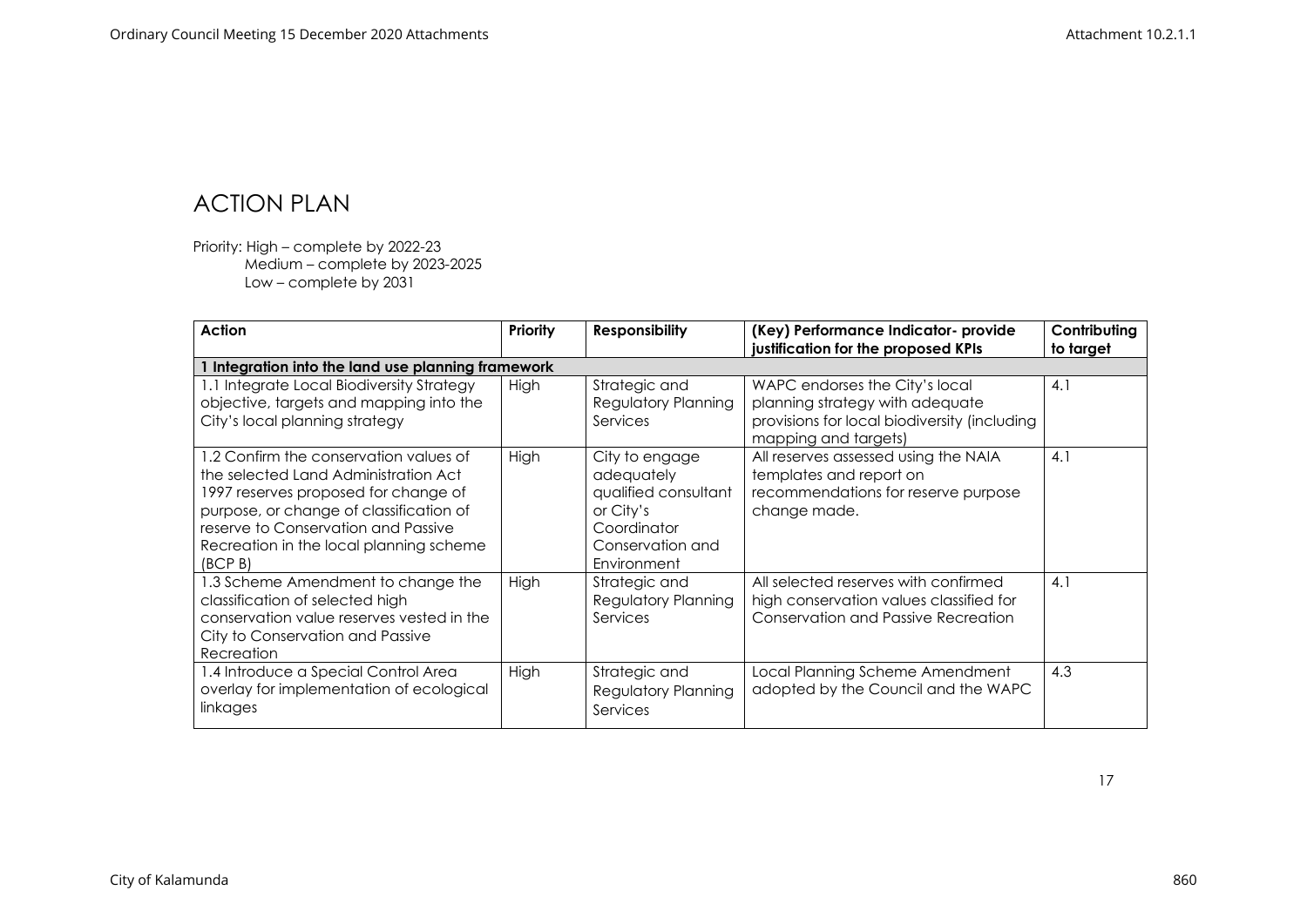| <b>Action</b>                                                                                                                                       | Priority        | <b>Responsibility</b>                                                                           | (Key) Performance Indicator- provide<br>justification for the proposed KPIs                                                                                                                                                                                            | Contributing<br>to target |
|-----------------------------------------------------------------------------------------------------------------------------------------------------|-----------------|-------------------------------------------------------------------------------------------------|------------------------------------------------------------------------------------------------------------------------------------------------------------------------------------------------------------------------------------------------------------------------|---------------------------|
| 1.5 Develop a number of Local Planning<br>Policy/Policies                                                                                           | High            | Strategic and<br>Regulatory Planning<br>Services                                                | Local Planning Policy adopted by the<br>Council<br>All new subdivisions and streetscape<br>upgrades in accordance with the<br>landscaping strategy (80% of plants<br>used are local species)<br>At least 70% of vegetation remaining in<br><b>BCPs G,H, I retained</b> | 4.1                       |
| 1.6 Implement recommendations for<br>vegetation retention and protection on<br>lands identifies as BCP L                                            | Ongoing         | Strategic and<br><b>Regulatory Planning</b><br>Services                                         | Contribute to the achievement of 5% of<br>pre-European vegetation extent<br>protected and 10% native vegetation<br>cover on the Swan Coastal Plain portion<br>of the City                                                                                              | 4.1                       |
| 1.7 Update the 'Biodiversity Asset'<br>mapping in the City's Public Open Space<br>Strategy (2018)                                                   | High            | Strategic and<br><b>Regulatory Planning</b><br>Services                                         | The updated Biodiversity Assets POS<br>mapping integrated into the City's<br>Intramaps and used to inform land use<br>planning                                                                                                                                         | 4.1                       |
| 2 Local Government Natural Area Management                                                                                                          |                 |                                                                                                 |                                                                                                                                                                                                                                                                        |                           |
| 2.1 Confirm the indicative ecological<br>values, condition and management<br>issues in all natural areas proposed to be<br>managed for conservation | High            | Environmental<br>Services team or<br>suitable consultant                                        | All current and new natural areas<br>assessed and prioritised according to<br>ecological values and management<br>issues                                                                                                                                               | 4.2 and 4.3               |
| 2.2. Develop a strategic 5 year<br>management master plan for all<br>conservation reserves                                                          | Medium          | City to engage<br>adequately<br>qualified consultant<br>Or in-house by the<br>Conservation team | Strategic Management Plan adopted<br>by the Council                                                                                                                                                                                                                    | 4.2, 4.4 and<br>4.5       |
| 2.3 Develop and implement best-<br>practice procedures for all City staff and<br>contractors working and accessing                                  | Medium-<br>High | Coordinator<br>Conservation and<br>Environment<br>/Engineering                                  | Best practice procedures part of<br>induction of new staff, part of<br>contractual agreements for all works                                                                                                                                                            | 4.2 and 4.4               |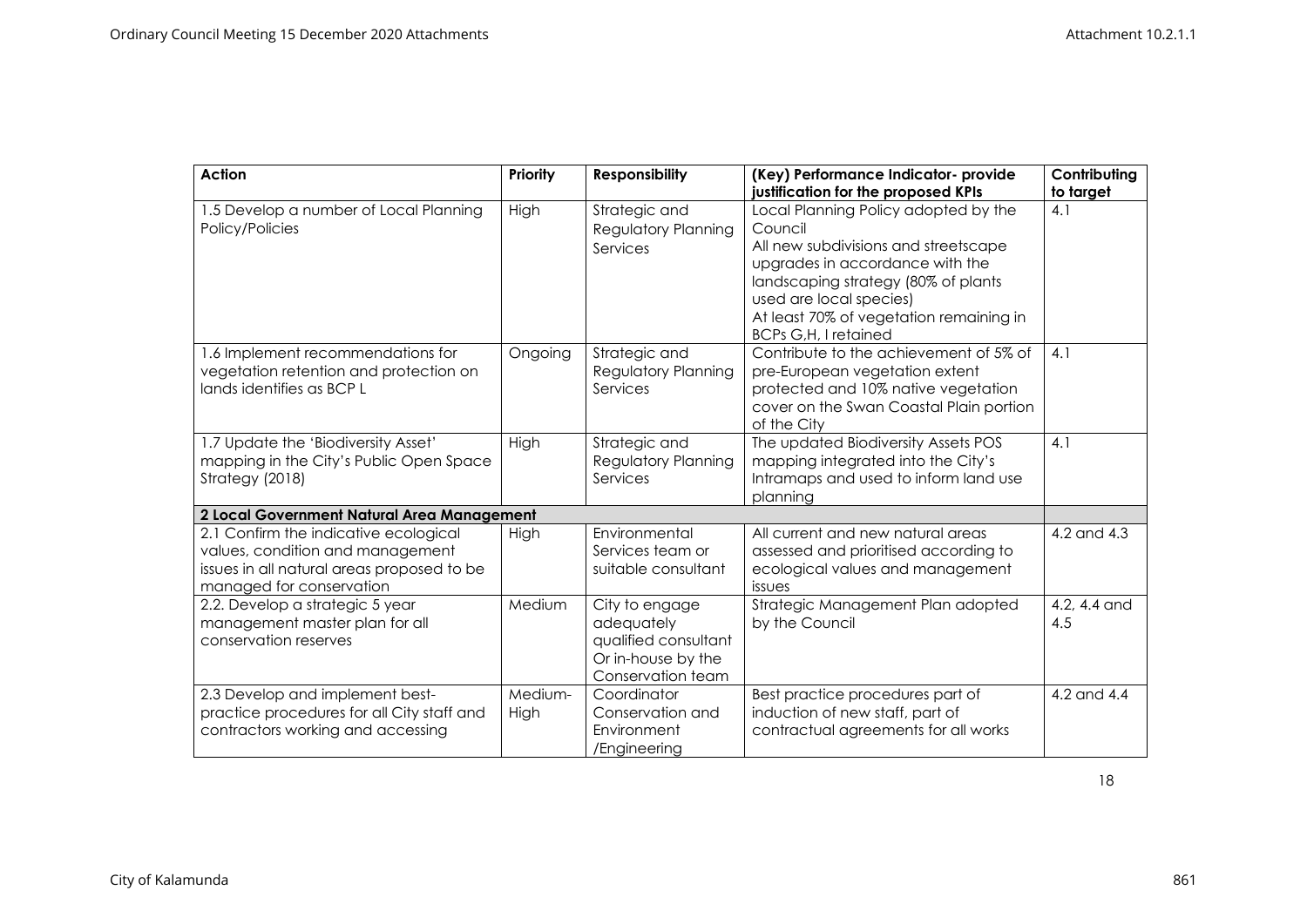| <b>Action</b>                                         | Priority | <b>Responsibility</b>   | (Key) Performance Indicator- provide<br>justification for the proposed KPIs | Contributing<br>to target |  |
|-------------------------------------------------------|----------|-------------------------|-----------------------------------------------------------------------------|---------------------------|--|
| natural areas and managing                            |          | Services/Community      | potentially within or near protected                                        |                           |  |
| infrastructure assets                                 |          | Infrastructure          | natural areas                                                               |                           |  |
| 2.4 Develop and Implement the LNA                     | Ongoing  | Coordinator             | At least 80% of LNA reserves being                                          | 4.2, 4.4 and              |  |
| reserve management master plan                        |          | Conservation and        | actively managed by 2031                                                    | 4.5                       |  |
|                                                       |          | Environment             |                                                                             |                           |  |
|                                                       |          | /Community              |                                                                             |                           |  |
|                                                       |          | Infrastructure          |                                                                             |                           |  |
| 2.5 Undertake periodic fauna monitoring               | Ongoing  | Conservation and        | All viable natural areas will show current                                  | 4.2 and $4.5$             |  |
| and keep records of all incidental fauna              |          | <b>Environment Team</b> | records of threatened and priority fauna                                    |                           |  |
| observations for all natural areas.                   |          |                         | where they would have occurred prior                                        |                           |  |
| 2.6 Report any new records to DPAW                    |          | Conservation and        | fragmentation<br>DPAW records of fauna in the City are                      | 4.1                       |  |
|                                                       | Ongoing  | <b>Environment Team</b> | up-to-date                                                                  |                           |  |
| 2.7 Develop and implement a                           | Medium   | Coordinator             | At least 50% of mapped degraded area                                        | 4.3                       |  |
| revegetation plan for all degraded lands              |          | Conservation and        | in conservation reserves are                                                |                           |  |
| within ecological linkages                            |          | Environment             | revegetated by 2031                                                         |                           |  |
|                                                       |          | /Community              |                                                                             |                           |  |
|                                                       |          | Infrastructure          |                                                                             |                           |  |
| 2.8 Develop and implement a City wide                 | High     | Coordinator             | By 2031, at least 50% of street and park                                    | 4.3                       |  |
| landscaping program (including public                 |          | Conservation and        | trees are local species                                                     |                           |  |
| open space, compensation basins and                   |          | Environment             |                                                                             |                           |  |
| streets)- overlapping with the City's Urban           |          | /Engineering            |                                                                             |                           |  |
| <b>Forest Strategy</b>                                |          | Services/Community      |                                                                             |                           |  |
|                                                       |          | Infrastructure/Devel    |                                                                             |                           |  |
|                                                       |          | opment Services         |                                                                             |                           |  |
| 3 Private landholder and community volunteers support |          |                         |                                                                             |                           |  |
| 3.1 Facilitate private landholder                     | High     | Coordinator             | At least 20% of private landholders on                                      | 4.2                       |  |
| consultation to identify the most desirable           |          | Conservation and        | rural zoned lands actively engaged in                                       |                           |  |
| incentives for biodiversity conservation on           |          | Environment             | the survey                                                                  |                           |  |
| private land                                          |          | /Community              |                                                                             |                           |  |
|                                                       |          | Services                |                                                                             |                           |  |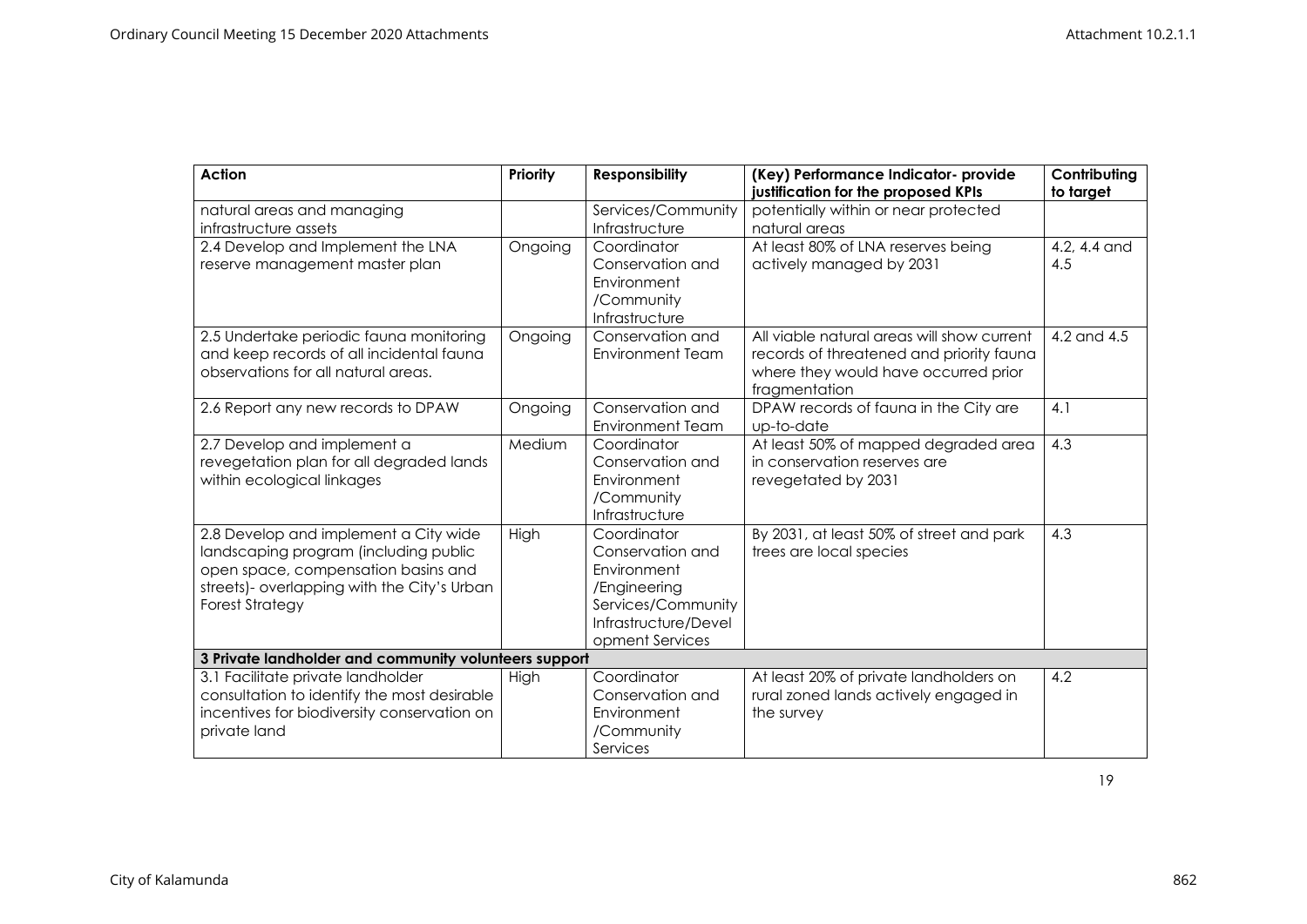| <b>Action</b>                                                                                                                                                                                                                                                     | Priority | <b>Responsibility</b>                                                                                      | (Key) Performance Indicator- provide<br>justification for the proposed KPIs                                                                                       | Contributing<br>to target |
|-------------------------------------------------------------------------------------------------------------------------------------------------------------------------------------------------------------------------------------------------------------------|----------|------------------------------------------------------------------------------------------------------------|-------------------------------------------------------------------------------------------------------------------------------------------------------------------|---------------------------|
| 3.2 Prepare and implement a private<br>landholder incentives package to<br>support biodiversity conservation on<br>private rural lands.                                                                                                                           | Medium   | City to engage<br>adequately<br>qualified<br>consultant/<br>Coordinator<br>Conservation and<br>Environment | Private landholders incentive strategy<br>adopted by the council<br>At least 70% of native vegetation<br>mapped on rural lands is retained in<br>2031             | 4.2                       |
| 3.3. Deliver local plant subsidy scheme,<br>targeting properties within ecological<br>linkages                                                                                                                                                                    | Medium   | Conservation and<br><b>Environment Team</b>                                                                | 60% of land owners within each linkage<br>actively participated in the scheme                                                                                     | 4.3                       |
| 3.4 Support community volunteers and<br>private landholders:<br>Information on management<br>Volunteer insurance<br>Free training<br>Promotion of bushcare activities<br>Volunteer recognition                                                                    | Ongoing  | Conservation and<br><b>Environment Team</b>                                                                | 90% of the current community groups<br>are active and actively participating in<br>the management of natural areas in the<br>City in 2031<br>XX new groups formed | 4.5                       |
| 4 Communication and Local Government capacity building                                                                                                                                                                                                            |          |                                                                                                            |                                                                                                                                                                   |                           |
| 4.1 Integrate all Local Biodiversity<br>Strategy mapping into the City's<br>information system                                                                                                                                                                    | High     | Development<br>Services                                                                                    | Mapping accessible to all City services                                                                                                                           | 4.4                       |
| 4.2 Develop an interactive portal for<br>residents with information on how they<br>can support biodiversity locally:<br>Responsible cat and dog<br>ownership<br>Bee keeping<br>٠<br>Nest boxes - birds, bats, insects<br>Wildlife care in bushfire<br>emergencies | Medium   | Coordinator<br>Conservation and<br>Environment<br>/Corporate Services                                      | 10% annual increase of community<br>activity on the portal                                                                                                        | 4.2, 4.3 and<br>4.5       |